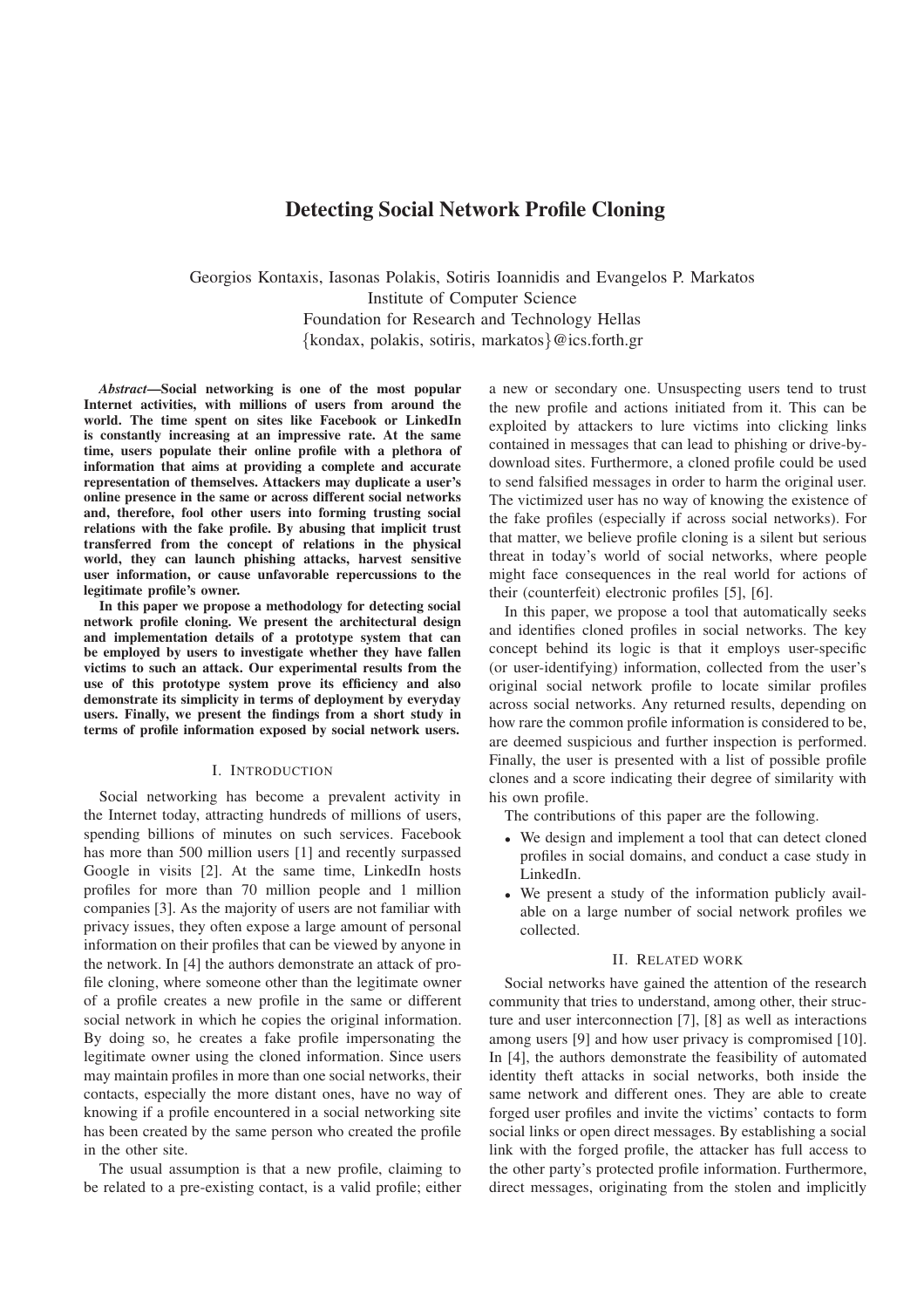trusted identity, may contain malicious HTTP links to phishing or malware web sites. This attack is possible mostly due to users revealing a large amount of information on their profiles that can be accessed by practically anyone. A study conducted by Gross et al [11] revealed that only 0.06% of the users hide the visibility of information such as interests and relationships, while in [7] the authors report that 99% of the Twitter users that they checked retained the default privacy settings. Therefore, a first defense measure against such attacks could be employed by social networking sites if they promoted more strict default privacy policies. Baden et al [12] argue that by using exclusive shared knowledge for identification, two friends can verify the true identity of each other in social networks. This can enable the detection of impersonation attacks in such networks, as attackers that impersonate users will not be able to answer questions. Once a user's identity has been verified, public encryption keys can be exchanged. Furthermore, by using a web of trust one can discover many keys of friends-of-friends and verify the legitimacy of user profiles that they don't know in the real world and don't share any secret knowledge.

# III. DESIGN

In this section we outline the design of our approach for detecting forged profiles across the Web. Our system is comprised of three main components and we describe the functionality of each one.

- 1) **Information Distiller**. This component is responsible for extracting information from the legitimate social network profile. Initially, it analyzes the user's profile and identifies which pieces of information on that profile could be regarded as rare or user-specific and may therefore be labeled as user-identifying terms. The information extracted from the profile is used to construct test queries in search engines and social network search services. The number (count) of results returned for each query is used as a heuristic and those pieces of information that stand out, having yielded significantly fewer results than the rest of the information on the user's profile, are taken into account by the distiller. Such pieces of information are labeled as user-identifying terms and used to create a user-record for our system along with the user's full name (as it appears in his profile). The record is passed on to the next system component that uses the information to detect other potential social network profiles of the user.
- 2) **Profile Hunter**. This component processes userrecords and uses the user-identifying terms to locate social network profiles that may potentially belong to the user. Profiles are harvested from social-networkspecific queries using each network's search mechanism that contain these terms and the user's real name.

All the returned results are combined and a profilerecord is created. Profile-records contain a link to the user's legitimate profile along with links to all the profiles returned in the results.

3) **Profile Verifier**. This component processes profilerecords and extracts the information available in the harvested social profiles. Each profile is then examined in regards to its similarity to the user's original profile. A similarity score is calculated based on the common values of information fields. Furthermore, profile pictures are compared, as cloned profiles will use the victim's photo to look more legitimate. After all the harvested profiles have been compared to the legitimate one, the user is presented with a list of all the profiles along with a similarity score.

We can see a diagram of our system in Figure 1. In step (1) the Information Distiller extracts the user-identifying information from the legitimate social network profile. This is used to create a user-record which is passed on to the Profile Hunter in Step (2). Next, Profile Hunter searches online social networks for profiles using the information from the user-record in step (3). All returned profiles are inserted in a profile-record and passed on to the Profile Verifier in step (4). The Profile Verifier compares all the profiles from the profile-record to the original legitimate profile and calculates a similarity score based on the common values of certain fields. In step (5) the profiles are presented to the user, along with the similarity scores, and an indication of which profiles are most likely to be cloned.

## IV. IMPLEMENTATION

In this section we provide details of the proof-of-concept implementation of our approach. We use the social network LinkedIn [13] as the basis for developing our proposed design. LinkedIn is a business-oriented social networking site, hosting profiles for more than 70 million registered users and 1 million companies. As profiles are created mostly for professional reasons, users tend to make their profiles viewable by almost all other LinkedIn users, or at least all other users in the same network. Thus, an adversary can easily find a large amount of information for a specific user. For that matter, we consider it a good candidate for investigating the feasibility of an attack and developing our proposed detection tool.

# *A. Automated Profile Cloning Attacks*

We investigate the feasibility of an automated profile cloning attack in LinkedIn. Bilge et al. [4] have demonstrated that scripted profile cloning is possible in Facebook, XING and the German sites StudiVZ and MeinVZ. In all these services but XING, CAPTCHAs were employed and CAPTCHA-breaking techniques were required. In the case of LinkedIn CAPTCHA mechanisms are not in place.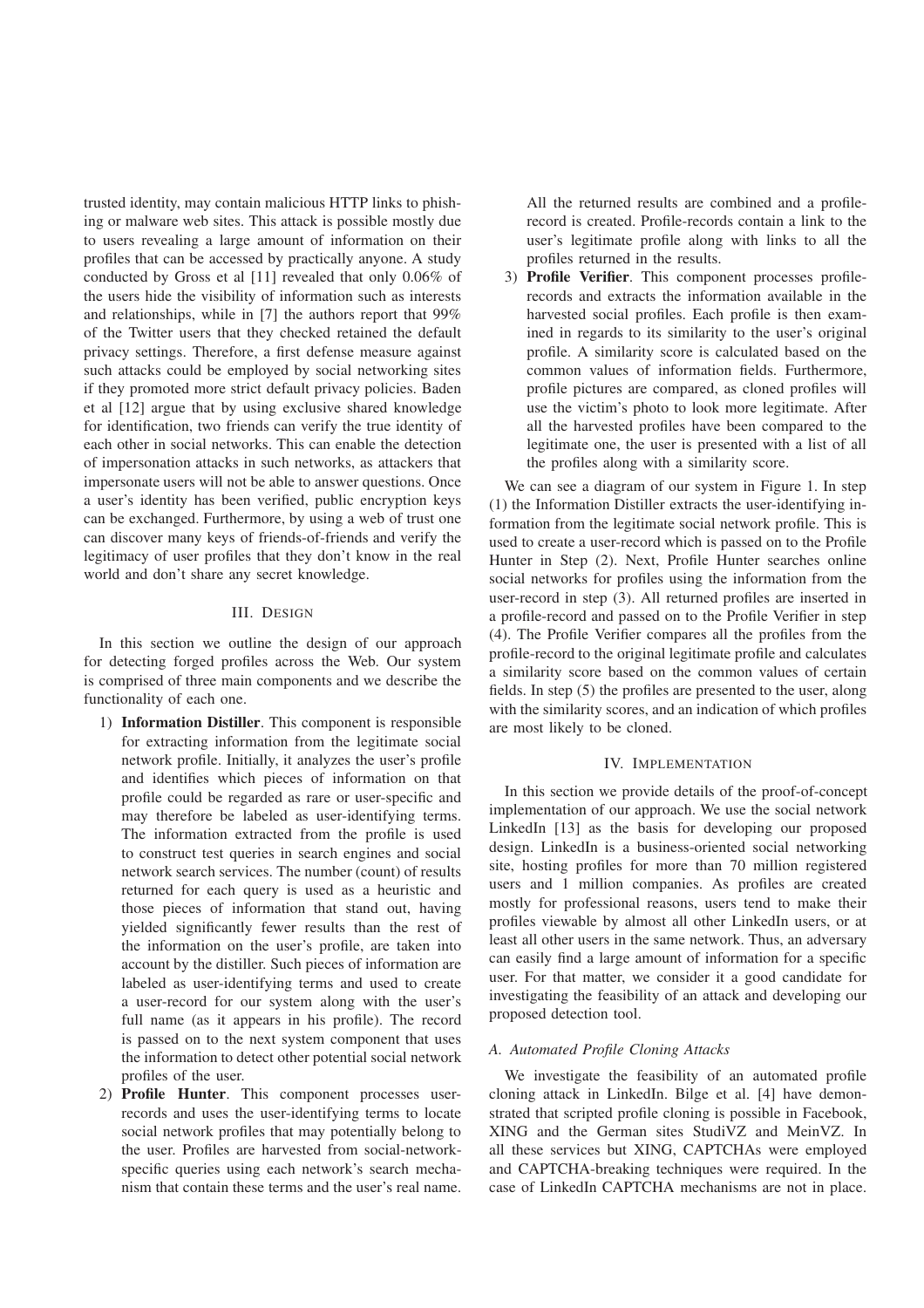

*Figure 1:* Diagram of our system architecture.

The user is initially prompted for his real name, valid email address and a password. This suffices for creating a provisionary account in the service, which needs to be verified by accessing a private URL, sent to the user via email, and entering the account's password. Receiving such messages and completing the verification process is trivial to be scripted and therefore can be carried out without human intervention. To address the need for different valid e-mail addresses, we have employed services such as 10MinuteMail [14] that provide disposable e-mail inbox accounts for a short period of time. Once the account has been verified, the user is asked to provide optional information that will populate his profile.

We have implemented the automated profile creation tool and all subsequent experiments detailed in this paper rely on this tool and not manual input from a human. This was done to test its operation under real-world conditions. Let it be noted that all accounts created for the purposes of testing automated profile creation and carrying out subsequent experiments have been now removed from LinkedIn, and during their time of activity we did not interact with any other users of the service. Furthermore, due to ethical reasons, in the case where existing profiles were duplicated, they belonged to members of our lab, whose consent we had first acquired.

# *B. Detecting Forged Profiles*

In this section we present the details of implementing our proposed detection design in Linkedin. We employ the cURL [15] command-line tool to handle HTTP communication with the service and implement the logic of the various components of our tool using Unix bash shell scripts.

1) **Information Distiller**. This component requires the credentials of the LinkedIn user, who wishes to check for clones of his profile information, as input. The component's output is a *user-record* which contains a group of keywords, corresponding to pieces of information from the user's profile, that individually or as a combination identify that profile. After logging in with the service, this component parses the HTML tags present in the user's profile to identify the different types of information present. Consequently, it employs the Advanced Search feature of LinkedIn to perform queries that aim to identify those keywords that yield fewer results that the rest  $\frac{1}{1}$ . Our goal is to use the minimum number of fields. If no results are returned, we include more fields in an incremental basis, according to the number of results they yield. In our prototype implementation, we identify the number of results returned for information corresponding to a person's present title, current and past company and education. We insert the person's name along with the other information in a record and provide that data to the next component.

- 2) **Profile Hunter**. This component employs the userrecord, which contains a person's name and information identified as rare, to search LinkedIn for similar user profiles. We employ the service's Advanced Search feature to initially find out the number of returned matches and subsequently use the protected and, if available, public links to those profiles to create a *profile-record* which is passed on to the next component. The upper limit of 100 results per query is not a problem since at this point queries are designed to be quite specific and yield at least an order of magnitude less results, an assumption which has been validated during our tests.
- 3) **Profile Verifier**. This component receives a *profilerecord* which is a list of HTTP links pointing to protected or public profiles that are returned when we search for user information similar to the original

<sup>1</sup>Those that yield a number of results in the lowest order of magnitude or, in the worst case, the one with the least results.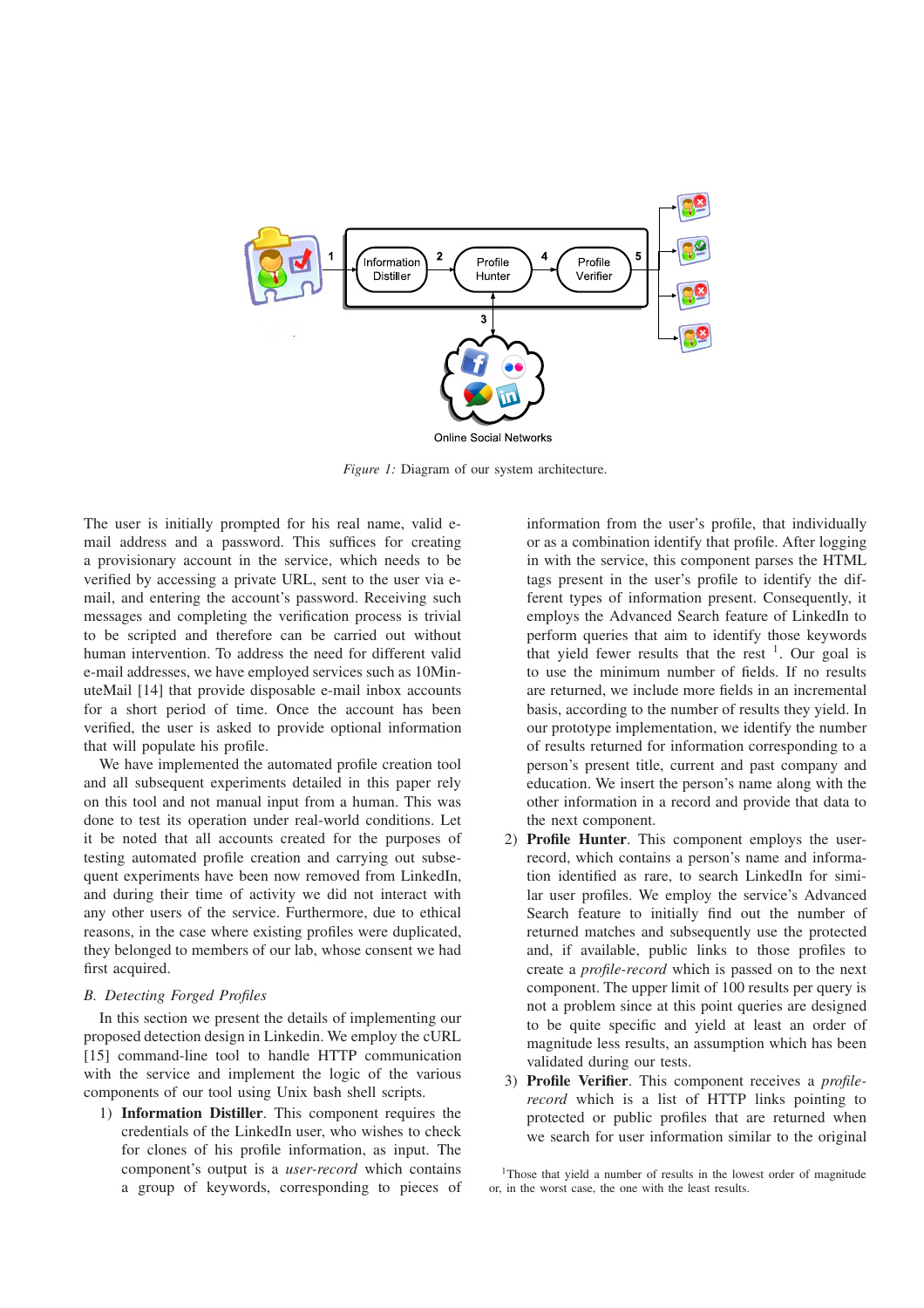user. Subsequently, it accesses those profiles, uses the HTML tags of those pages to identify the different types of information and performs one to one string matching with the profile of the original user. This approach is generic and not limited to a specific social network, as the verifier can look for specific fields according to each network. In our prototype implementation, we also employ naive image comparison. We assume that the attacker will have copied the image from the original profile. We use the convert tool, part of the ImageMagick suite, to perform our comparisons. In detail, to discover how much image 'A' looks like image 'B', we calculate the absolute error count (i.e. number of different pixels) between them and then compare image 'A' with an image of random noise (i.e. random RGB pixels). The two error counts give the distance between 'A' and something completely random and the distance between 'A' and 'B'. This way we can infer how much 'A' and 'B' look alike. To correctly estimate the threshold of error that can be tolerated, we plan on conducting a study where images will be manipulated so as to differ from the original photo but remain recognizable. The component outputs a similarity score between the original profile and each of the other profiles.

#### V. EVALUATION

In this section we evaluate the efficiency of our proposed approach for detecting forged social network profiles. First, we provide data from a study on LinkedIn regarding the amount of information exposed in public or protected  $2$  user profiles.

#### *A. LinkedIn Study*

In order to understand how much information is exposed in public profiles of LinkedIn users, we compiled three distinct datasets of profiles and studied their nature. The idea is that an adversary seeking to perform automated profile cloning, can create such datasets and copy their information. Here we study the type and amount of information available for such an attack.

Table I presents those three distinct datasets. To do so, we created a fake LinkedIn account, that contains no information at all, and used the service's search feature to locate profiles that matched our search terms. In the free version of the service, the number of search results is bound to 100 but one can slightly modify his queries to count as different searches and at the same time return complementary sets of results. In our case, we used three lists as search terms to retrieve user profiles; one with the most common English surnames, one with the top companies according to Fortune Magazine [16] and one with the top U.S. universities.

| <b>Trace Name</b> | <b>Description</b>        | <b>Profiles</b> |
|-------------------|---------------------------|-----------------|
| surnames          | Popular 100 English names | 11281           |
| companies         | Fortune 100 companies     | 9527            |
| universities      | Top 100 U.S. universities | 8811            |

*Table I:* Summary of data collected.

Each of the ∼30K search results returned a summary of the user's profile, which we consider adequate information to convincingly clone a profile. As we can see in table II, almost one out of every three returned search results is public and contains the user's name, along with current location and current title or affiliation. These profiles are accessible by anyone on the web, without the need for a LinkedIn account. In detail, in the *surnames* dataset 89% of the profiles has a public presence on the web. On the other hand, for profiles collected from the *companies* and *universities* datasets, public presence is merely 2.3% and 1.6% respectively. The big discrepancy is probably due to the fact that users from the industry and academia use LinkedIn for professional purposes and therefore set their profiles as viewable by other LinkedIn users only.

Table III presents the core profile information in all the profiles that are publicly available. Interestingly, besides the person's name, almost all public profiles carry information about the present location and relative industry. Additionally, about half of the profiles include a person's photo, current title or affiliation and education information.

In Table IV we can see the information available in all the profiles that require a LinkedIn account for viewing. While the percentage of profiles from which we can access the user's photo is smaller compared to the public profiles, all the important information fields present a much higher availability. The fact that we cannot access the photos in many profiles is due to default privacy setting of LinkedIn where a user's photo is viewable only to other users from the same network. Nonetheless, an adversary could set his account to the specific network of the targeted victims in order to harvest the photo. Furthermore, all users reveal their location, and connections, and almost all their industry field. Most profiles from the surname dataset contain information regarding the user's current work status and education (86% and 70% respectively). The other datasets have an even larger percentage verifying the professional usage orientation of the users. Specifically, 99% of the profiles from the companies dataset contained information on current status and 92% revealed the user's education, and profiles from the universities dataset stated that information in 94% and 99% of the cases. Therefore, any user with a LinkedIn account can gain access to user-identifying information from profiles in the vast majority of cases.

A short study by Polakis et. al [17] concerning the type and amount of information publicly available in Facebook profiles, demonstrated a similar availability of personal in-

<sup>2</sup>To view the profile information, a service account is required.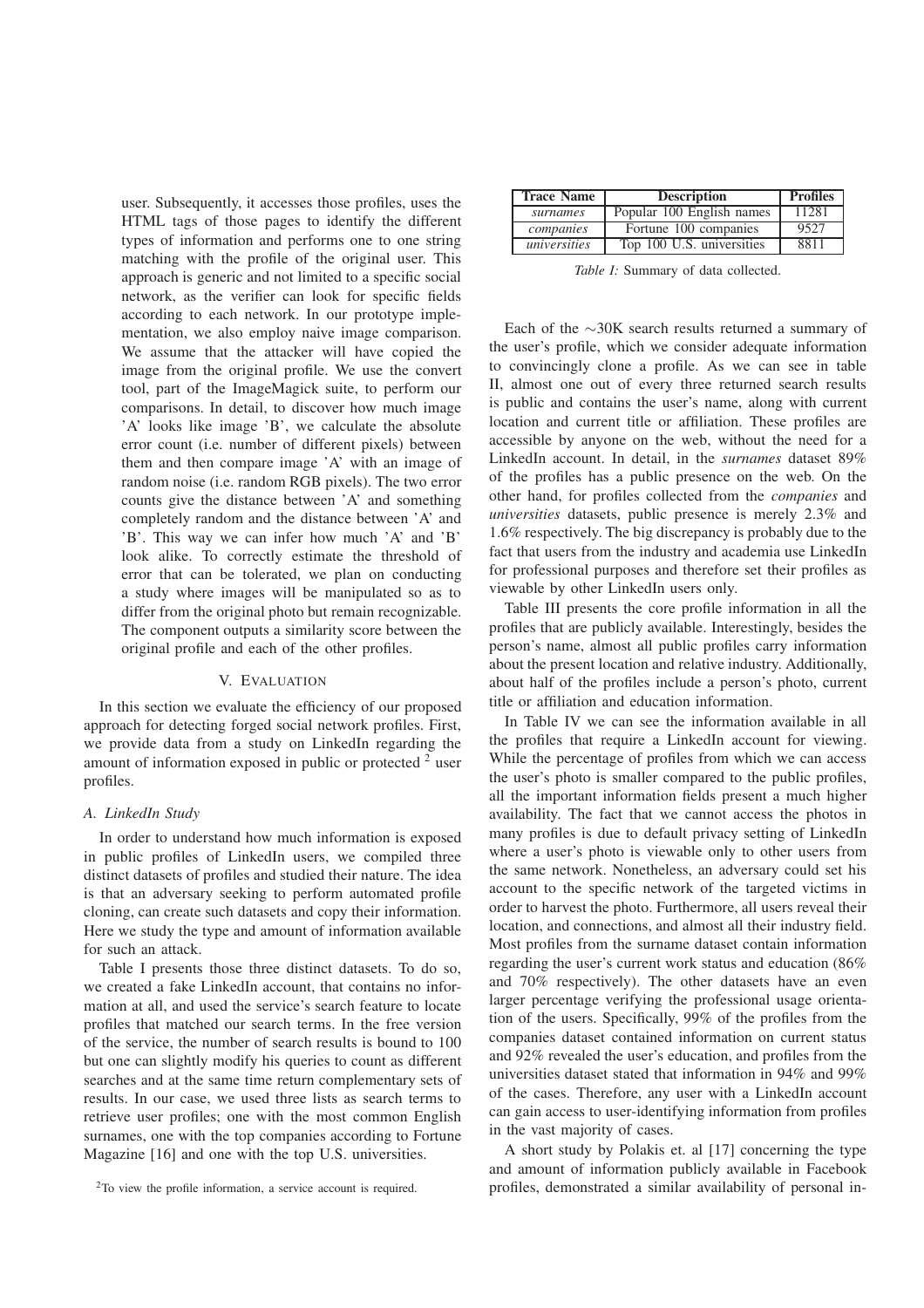|                       | surnames | companies | universities |
|-----------------------|----------|-----------|--------------|
| <b>Public Name</b>    | 90.5%    | $2.5\%$   | 2.0%         |
| <b>Public Profile</b> | 89%      | 2.3%      | . 6%         |

*Table II:* Exposure of user names and profile information.

|                               | surnames          | companies | universities |
|-------------------------------|-------------------|-----------|--------------|
| <b>Photos</b>                 | $\overline{47\%}$ | 59%       | 44%          |
| <b>Location</b>               | 98%               | 99%       | 99%          |
| <b>Industry</b>               | 85%               | 97%       | 98%          |
| <b>Current Status</b>         | 70%               | 86%       | 72%          |
| <b>Education</b>              | 53%               | 66%       | 82%          |
| <b>Past Status</b>            | 42%               | 54%       | 63%          |
| <b>Website</b>                | 36%               | 50%       | 39%          |
| <b>Activities / Societies</b> | 21%               | 22%       | 55%          |

*Table III:* Information available in public LinkedIn profiles for each dataset.

formation. While their results show a lower percentage of Facebook users sharing their information publicly, close to 25% of the users revealed their high school, college and employment affiliation, and over 40% revealed their current location.

As demonstrated from both of these studies, it is trivial for an adversary to gather information from social network accounts that will allow him to successfully clone user profiles. With the creation of a single fake account, an adversary can gain access to a plethora of details that we consider sufficient for deploying a very convincing impersonation attack. Even so, this information is also sufficient for the detection and matching of a duplicate profile from our tool.

# *B. Detection Efficiency*

Initially, we evaluated our hypothesis that different pieces of information from a user profile yield a variable number of results when used as search terms, for instance in a social network's search engine. To do so, for each profile in our datasets, we extracted the values from different types of information and used them as search terms in the Advanced Search feature of the service. Next, we recorded the minimum and maximum number of results returned by any given term. Finally we calculated the range (maximum minimum) of search results for information on that profile. Figure 2 presents the CDF of the range of search results returned for each profile in our dataset. One may observe a median range value of ∼1000 and also that only 10% of profiles had a range of search results lower that 20. Overall, we can see that the majority of profiles exhibited diversity in the number of search results returned by different pieces of information, and by leveraging this can be uniquely identified by the carefully crafted queries of our system.

Next, we conducted a controlled experiment to test the efficiency of our tool. Due to obvious ethical reasons we were not able to deploy a massive profile cloning attack in the wild. Thus, we selected a set of 10 existing LinkedIn

|                         | surnames | companies | universities |
|-------------------------|----------|-----------|--------------|
| <b>Photos</b>           | 22%      | 52%       | 26%          |
| <b>Location</b>         | 100%     | 100%      | 100%         |
| <b>Industry</b>         | 94%      | 100%      | 100%         |
| <b>Connections</b>      | 100%     | 100%      | 100%         |
| <b>Current Status</b>   | 86%      | 99%       | 94%          |
| <b>Education</b>        | 70%      | 92%       | 99%          |
| <b>Past Status</b>      | 58%      | 96%       | 95%          |
| <b>Twitter Username</b> | 13%      | $0\%$     | $1\%$        |
| <b>Websites</b>         | 41%      | 2%        | $1\%$        |

*Table IV:* Information available in protected LinkedIn profiles.

profiles, that belong to members of our lab, and cloned them inside the same social network using the automated method described in IV. We then employed our tool to try and find the duplicates. Overall, we were able to detect all the profile clones without any false positives or negatives.

Finally, we used public user profiles as seeds into our system to try and detect existing duplicates inside LinkedIn. The Information Distiller produced user-records using information from current or past employment and education fields. Overall, we used 1,120 public profiles with 756 being from the surnames dataset, the 224 public profiles from the companies dataset and the 140 public profiles from the universities dataset. The Profile Hunter component returned at least one clone for 7.5% of the user profiles (in 3 cases our tool discovered 2 cloned instances of the profile). Our prototype system relied on the exact matching of fields and did not employ our image comparison technique to detect cloned profiles. Furthermore, similarity scores were based on the number of fields that contained information on both profiles (in several cases, one profile had less fields that contained information). After manual inspection, we verified that all detected profiles pointed to the actual person and that the score produced by the Profile Verifier was accurate. We cannot be certain if those clones are the result of a malicious act or can be attributed to misconfiguration. Furthermore, our prototype may have missed cloned profiles where the attacker deliberately injected mistakes so as to avoid detection. We discuss how our system can be improved in Section VI.

#### VI. FUTURE WORK

In this section we discuss the future approaches we will take to improve our approach. An important drawback of our system is that it currently uses only the LinkedIn social network. Our next step is to extend its functionality to utilize other popular social networks and create a profile parser for each network.

The next axis upon which our tool can be improved lies in the accuracy of comparing two profiles and assigning a similarity score. Our current implementation of the Profile Verifier looks for exact string matches in information fields when comparing two profiles. Instead of looking for exact